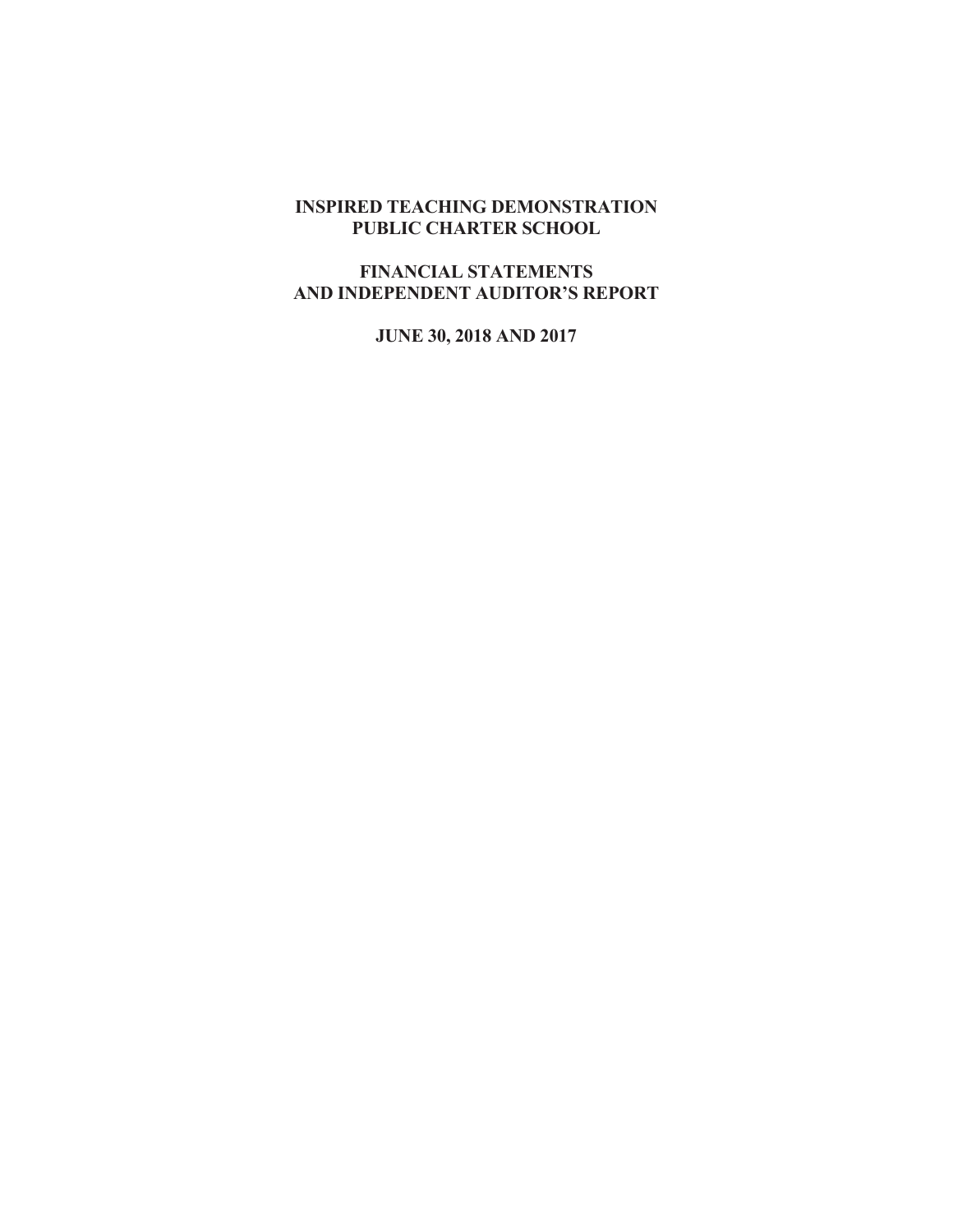# **TABLE OF CONTENTS**

|                                                                                                                                                                            | Page No.       |
|----------------------------------------------------------------------------------------------------------------------------------------------------------------------------|----------------|
| <b>INDEPENDENT AUDITOR'S REPORT</b>                                                                                                                                        | $1 - 2$        |
| <b>FINANCIAL STATEMENTS</b>                                                                                                                                                |                |
| <b>Statements of Financial Position</b>                                                                                                                                    | 3              |
| Statement of Activities, Year Ended June 30, 2018                                                                                                                          | $\overline{4}$ |
| Statement of Activities, Year Ended June 30, 2017                                                                                                                          | 5              |
| Statement of Functional Expenses, Year Ended June 30, 2018                                                                                                                 | 6              |
| Statement of Functional Expenses, Year Ended June 30, 2017                                                                                                                 | $\overline{7}$ |
| <b>Statements of Cash Flows</b>                                                                                                                                            | 8              |
| Notes to the Financial Statements                                                                                                                                          | $9 - 15$       |
| Independent Auditor's Report on Internal Control over<br>Financial Reporting and on Compliance and Other Matters<br>Based on an Audit of Financial Statements Performed in |                |
| Accordance with Government Auditing Standards                                                                                                                              | $16 - 17$      |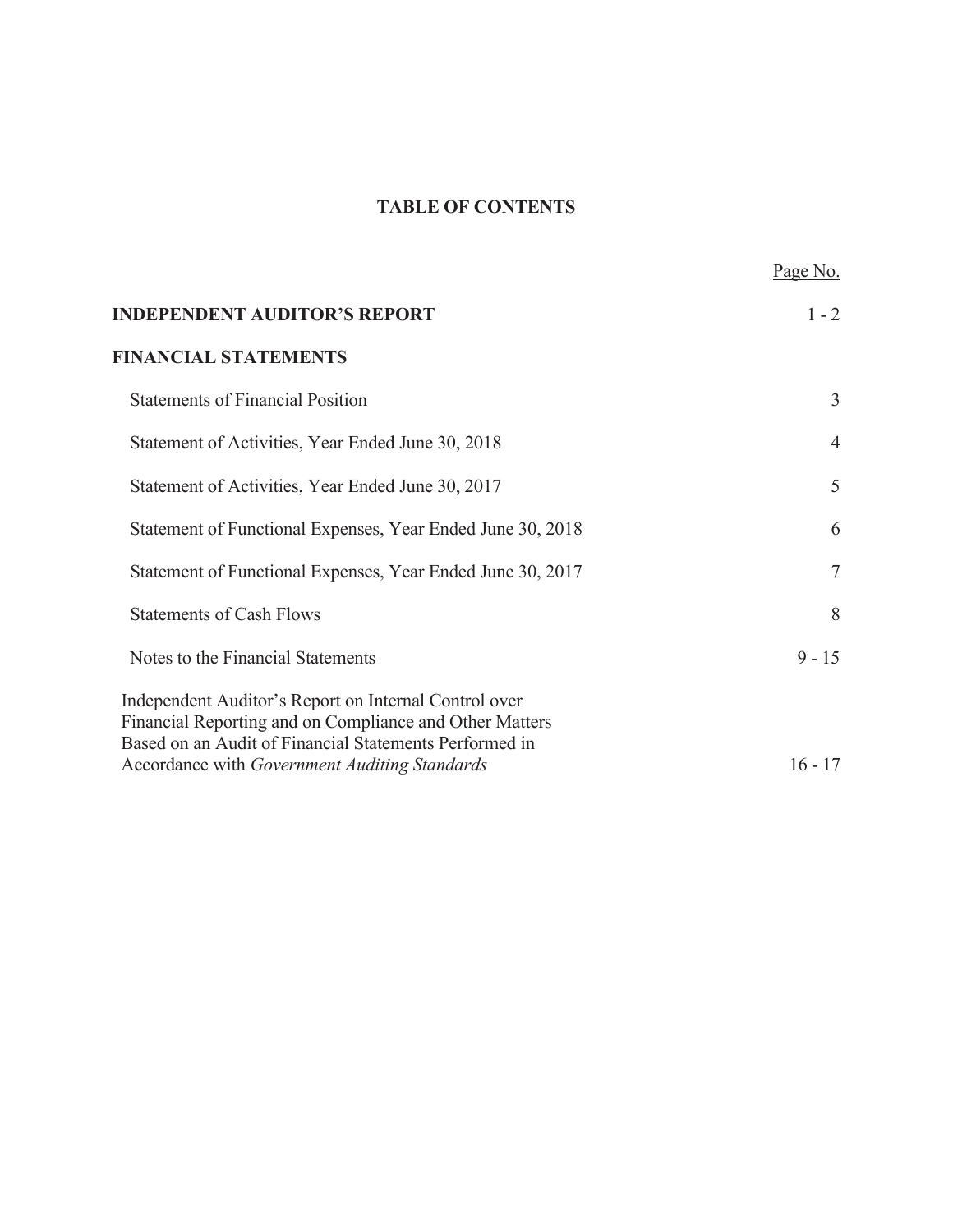

#### Independent Auditor's Report

To the Board of Directors Inspired Teaching Demonstration Public Charter School Washington, DC

We have audited the accompanying financial statements of Inspired Teaching Demonstration Public Charter School (a nonprofit organization), which comprise the statements of financial position as of June 30, 2018 and 2017, and the related statements of activities, functional expenses and cash flows for the years then ended, and the related notes to the financial statements.

#### **Management's Responsibility for the Financial Statements**

Management is responsible for the preparation and fair presentation of these financial statements in accordance with accounting principles generally accepted in the United States of America; this includes the design, implementation, and maintenance of internal control relevant to the preparation and fair presentation of financial statements that are free from material misstatement, whether due to fraud or error.

#### **Auditor's Responsibility**

Our responsibility is to express an opinion on these financial statements based on our audits. We conducted our audits in accordance with auditing standards generally accepted in the United States of America and the standards applicable to financial audits contained in *Government Auditing Standards,* issued by the Comptroller General of the United States. Those standards require that we plan and perform the audit to obtain reasonable assurance about whether the financial statements are free from material misstatement, whether due to fraud or error.

An audit involves performing procedures to obtain audit evidence about the amounts and disclosures in the financial statements. The procedures selected depend on the auditor's judgment, including the assessment of the risks of material misstatement of the financial statements, whether due to fraud or error. In making those risk assessments, the auditor considers internal control relevant to the entity's preparation and fair presentation of the financial statements in order to design audit procedures that are appropriate in the circumstances, but not for the purpose of expressing an opinion on the effectiveness of the entity's internal control. Accordingly, we express no such opinion.

An audit also includes evaluating the appropriateness of accounting policies used and the reasonableness of significant accounting estimates made by management, as well as evaluating the overall presentation of the financial statements.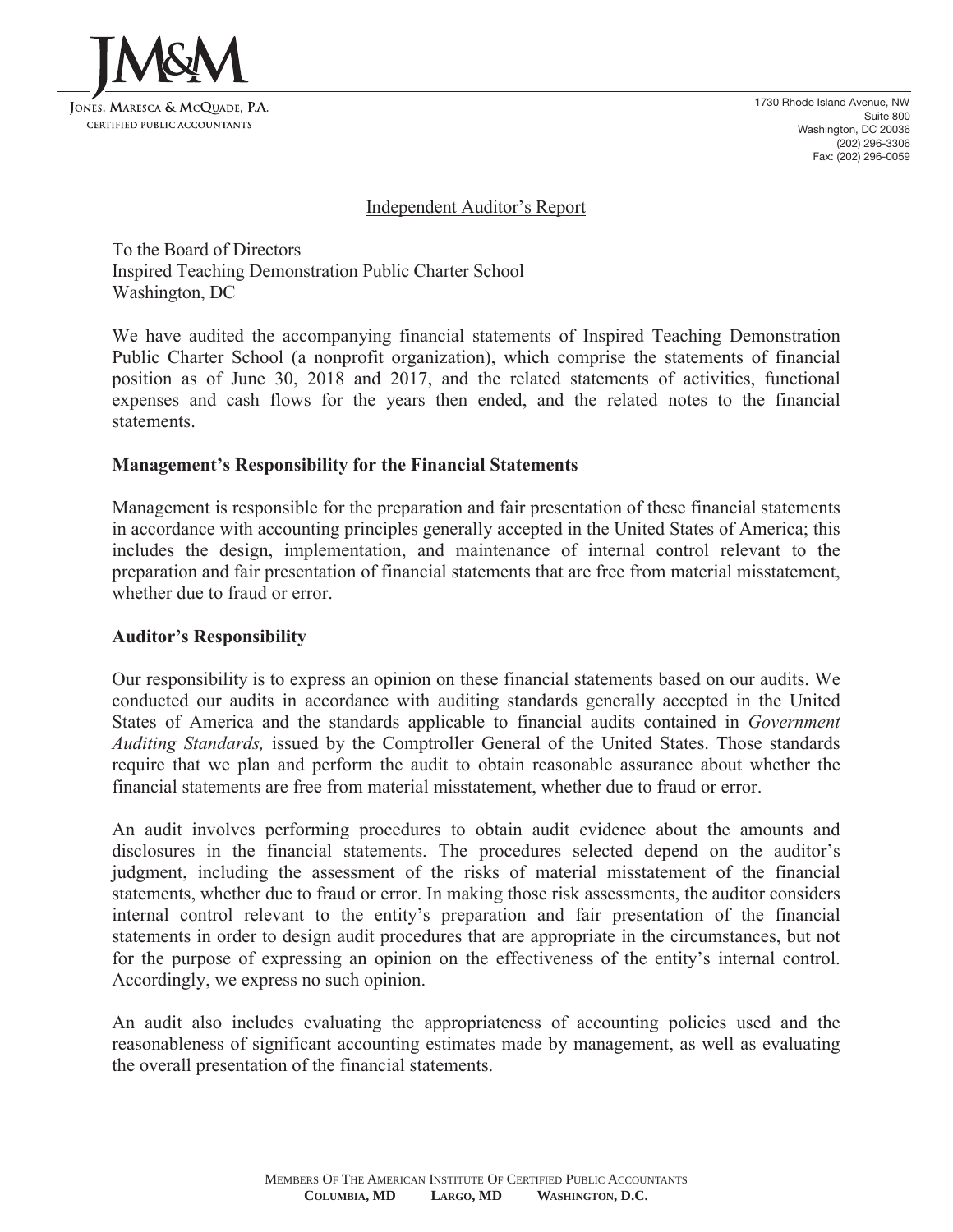Inspired Teaching Demonstration Public Charter School Independent Auditor's Report Page Two

We believe that the audit evidence we have obtained is sufficient and appropriate to provide a basis for our audit opinion.

### **Opinion**

In our opinion, the financial statements referred to above present fairly, in all material respects, the financial position of Inspired Teaching Demonstration Public Charter School as of June 30, 2018 and 2017, and the changes in its net assets and its cash flows for the years then ended in accordance with accounting principles generally accepted in the United States of America.

## **Other Reporting Required by Government Auditing Standards**

In accordance with *Government Auditing Standards*, we have also issued our report dated November 15, 2018, on our consideration of Inspired Teaching Demonstration Public Charter School's internal control over financial reporting and on our tests of its compliance with certain provisions of laws, regulations, contracts, and grant agreements and other matters. The purpose of that report is to describe the scope of our testing of internal control over financial reporting and compliance and the results of that testing, and not to provide an opinion on the effectiveness of Inspired Teaching Demonstration Public Charter School's internal control over financial reporting or on compliance. That report is an integral part of an audit performed in accordance with *Government Auditing Standards* in considering Inspired Teaching Demonstration Public Charter School's internal control over financial reporting and compliance.

Jam Marinea & Ma Quade PA

Washington, DC November 15, 2018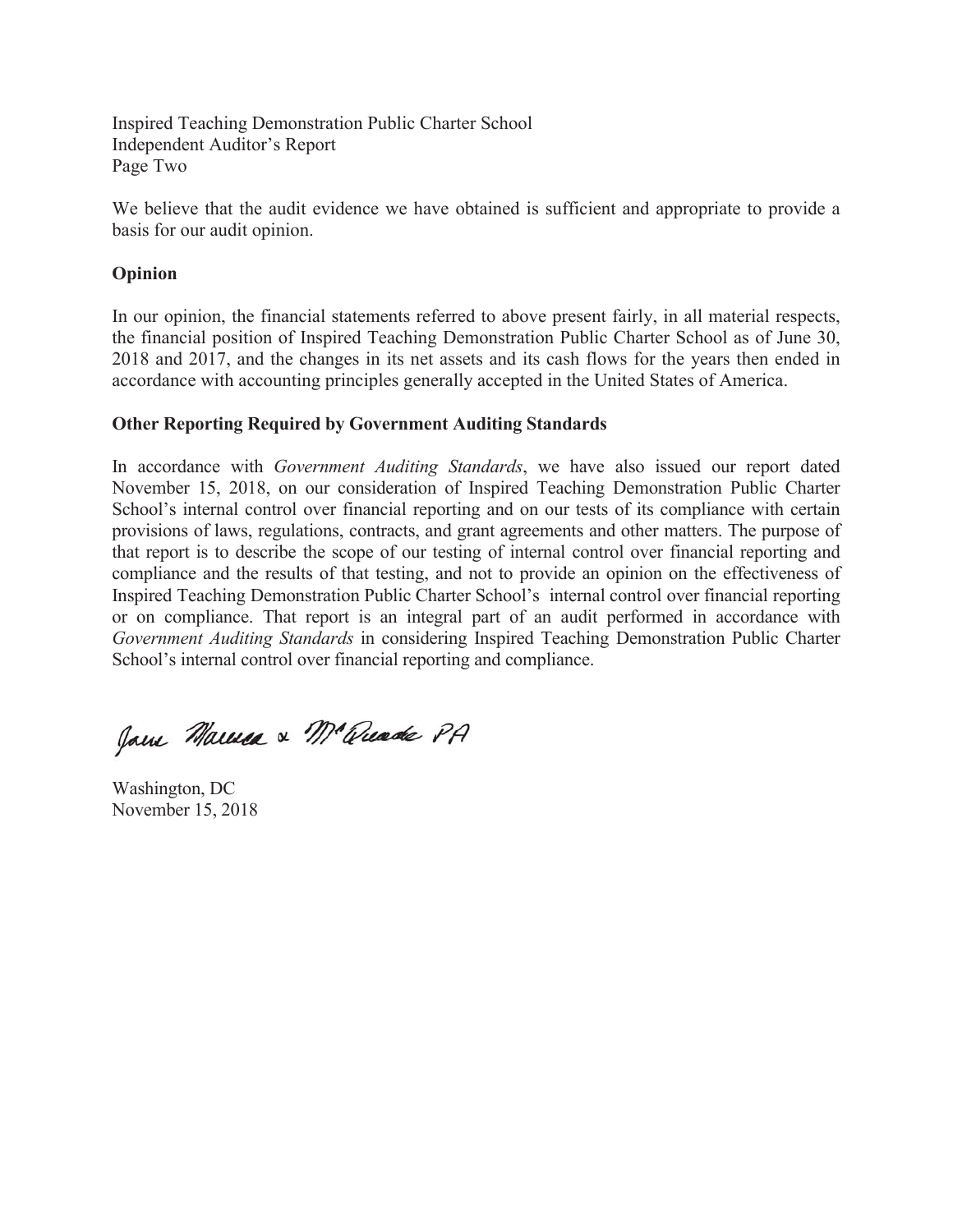# **INSPIRED TEACHING DEMONSTRATION PUBLIC CHARTER SCHOOL STATEMENTS OF FINANCIAL POSITION JUNE 30, 2018 AND 2017**

|                                                  | 2018                      | 2017                   |
|--------------------------------------------------|---------------------------|------------------------|
| <b>ASSETS</b>                                    |                           |                        |
| <b>CURRENT ASSETS</b>                            |                           |                        |
| Cash and cash equivalents                        | $\mathbb{S}$<br>3,536,033 | \$2,761,546            |
| Grants receivable                                | 21,507                    | 16,697                 |
| Accounts receivable                              | 17,692                    | 39,017                 |
| Prepaid expenses                                 | 49,316                    | 33,022                 |
| <b>Total Current Assets</b>                      | 3,624,548                 | 2,850,282              |
| PROPERTY AND EQUIPMENT, NET                      | 190,246                   | 127,922                |
| <b>OTHER ASSETS</b>                              |                           |                        |
| Equity investment                                | 9,141                     | 78,621                 |
| Deposits                                         | 12,588                    | 5,000                  |
| <b>Total Other Assets</b>                        | 21,729                    | 83,621                 |
| <b>TOTAL ASSETS</b>                              | 3,836,523                 | 3,061,825              |
| <u>LIABILITIES AND NET ASSETS</u>                |                           |                        |
| <b>CURRENT LIABILITIES</b>                       |                           |                        |
| Accounts payable                                 | $\mathbb{S}$<br>96,081    | $\mathbb{S}$<br>87,320 |
| Accrued salaries and expenses                    | 219,211                   | 6,587                  |
| Capital lease obligation, current portion        | 15,445                    |                        |
| Deferred revenue                                 |                           | 24,093                 |
| <b>Total Current Liabilities</b>                 | 330,737                   | 118,000                |
| <b>LONG TERM LIABILITIES</b>                     |                           |                        |
| Capital lease obligation, net of current portion | 58,984                    |                        |
| <b>Total Liabilities</b>                         | 389,721                   | 118,000                |
| <b>NET ASSETS</b>                                |                           |                        |
| Unrestricted                                     | 3,429,688                 | 2,926,711              |
| Temporarily restricted                           | 17,114                    | 17,114                 |
| <b>Total Net Assets</b>                          | 3,446,802                 | 2,943,825              |
| <b>TOTAL LIABILITIES AND NET ASSETS</b>          | \$3,836,523               | \$3,061,825            |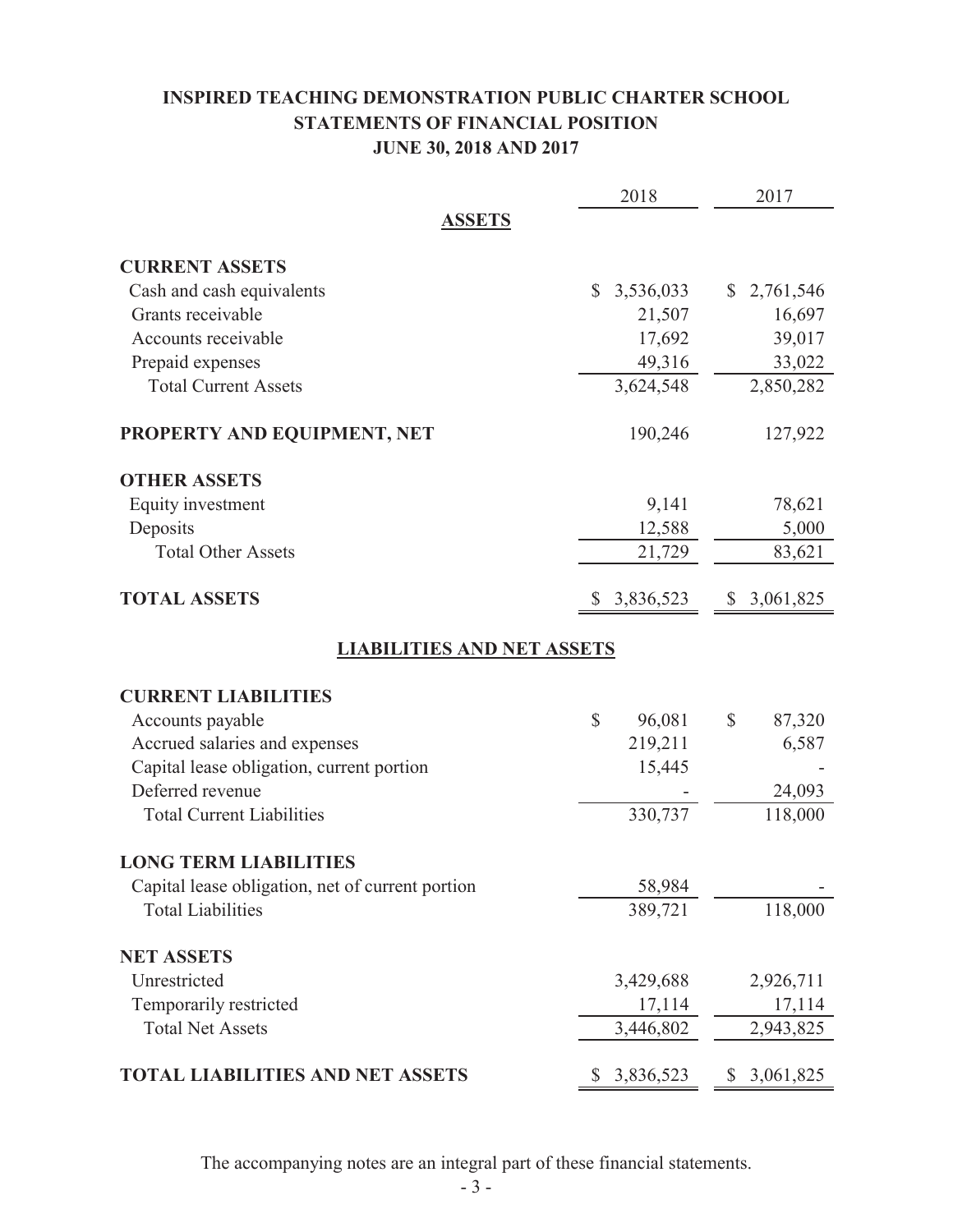# **INSPIRED TEACHING DEMONSTRATION PUBLIC CHARTER SCHOOL STATEMENT OF ACTIVITIES YEAR ENDED JUNE 30, 2018**

|                                     | Unrestricted |           | Temporarily<br>Restricted |        | Total |           |
|-------------------------------------|--------------|-----------|---------------------------|--------|-------|-----------|
| REVENUE, LOSSES, AND SUPPORT        |              |           |                           |        |       |           |
| Per pupil appropriations            | \$           | 6,348,199 | \$                        |        | \$    | 6,348,199 |
| Per pupil facility allowance        |              | 1,423,957 |                           |        |       | 1,423,957 |
| Federal entitlements and grants     |              | 189,586   |                           |        |       | 189,586   |
| Other grants and contributions      |              | 130,281   |                           |        |       | 130,281   |
| Donated services and materials      |              | 89,566    |                           |        |       | 89,566    |
| Program service fees                |              | 51,983    |                           |        |       | 51,983    |
| Interest                            |              | 13,827    |                           |        |       | 13,827    |
| Loss on equity investment           |              | (69, 479) |                           |        |       | (69, 479) |
| Total Revenue, Losses and Support   |              | 8,177,920 |                           |        |       | 8,177,920 |
| <b>EXPENSES</b>                     |              |           |                           |        |       |           |
| Program - educational services      |              | 6,483,668 |                           |        |       | 6,483,668 |
| General and administrative services |              | 1,056,816 |                           |        |       | 1,056,816 |
| Fundraising                         |              | 134,459   |                           |        |       | 134,459   |
| <b>Total Expenses</b>               |              | 7,674,943 |                           |        |       | 7,674,943 |
| <b>CHANGE IN NET ASSETS</b>         |              | 502,977   |                           |        |       | 502,977   |
| NET ASSETS, beginning of year       |              | 2,926,711 |                           | 17,114 |       | 2,943,825 |
| NET ASSETS, end of year             | S            | 3,429,688 | \$                        | 17,114 | \$    | 3,446,802 |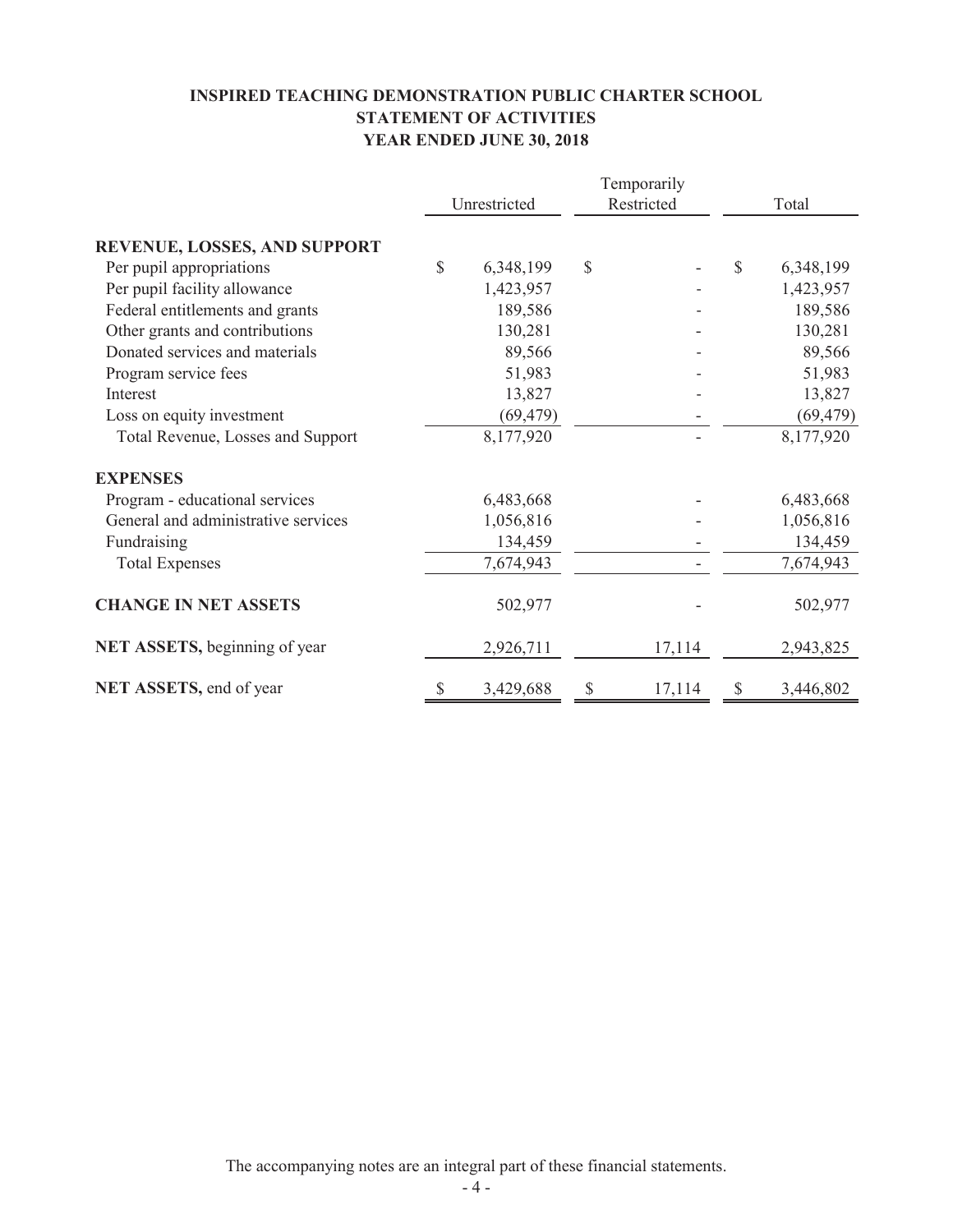## **INSPIRED TEACHING DEMONSTRATION PUBLIC CHARTER SCHOOL STATEMENT OF ACTIVITIES YEAR ENDED JUNE 30, 2017**

|                                       | Restricted<br>Unrestricted |              | Temporarily |               | Total      |  |
|---------------------------------------|----------------------------|--------------|-------------|---------------|------------|--|
| REVENUE, LOSSES, AND SUPPORT          |                            |              |             |               |            |  |
| Per pupil appropriations              | \$<br>5,497,431            | $\mathbb{S}$ |             | $\mathcal{S}$ | 5,497,431  |  |
| Per pupil facility allowance          | 1,293,336                  |              |             |               | 1,293,336  |  |
| Federal entitlements and grants       | 131,427                    |              |             |               | 131,427    |  |
| Other grants and contributions        | 164,275                    |              |             |               | 164,275    |  |
| Donated services and materials        | 68,938                     |              |             |               | 68,938     |  |
| Program service fees                  | 48,373                     |              |             |               | 48,373     |  |
| Interest                              | 1,862                      |              |             |               | 1,862      |  |
| Loss on equity investment             | (178, 404)                 |              |             |               | (178, 404) |  |
| Net assets released from restrictions | 5,000                      |              | (5,000)     |               |            |  |
| Total Revenue, Losses, and Support    | 7,032,238                  |              | (5,000)     |               | 7,027,238  |  |
| <b>EXPENSES</b>                       |                            |              |             |               |            |  |
| Program - educational services        | 5,888,417                  |              |             |               | 5,888,417  |  |
| General and administrative services   | 779,926                    |              |             |               | 779,926    |  |
| Fundraising                           | 40,240                     |              |             |               | 40,240     |  |
| <b>Total Expenses</b>                 | 6,708,583                  |              |             |               | 6,708,583  |  |
| <b>CHANGE IN NET ASSETS</b>           | 323,655                    |              | (5,000)     |               | 318,655    |  |
| NET ASSETS, beginning of year         | 2,603,056                  |              | 22,114      |               | 2,625,170  |  |
| NET ASSETS, end of year               | 2,926,711                  | \$           | 17,114      |               | 2,943,825  |  |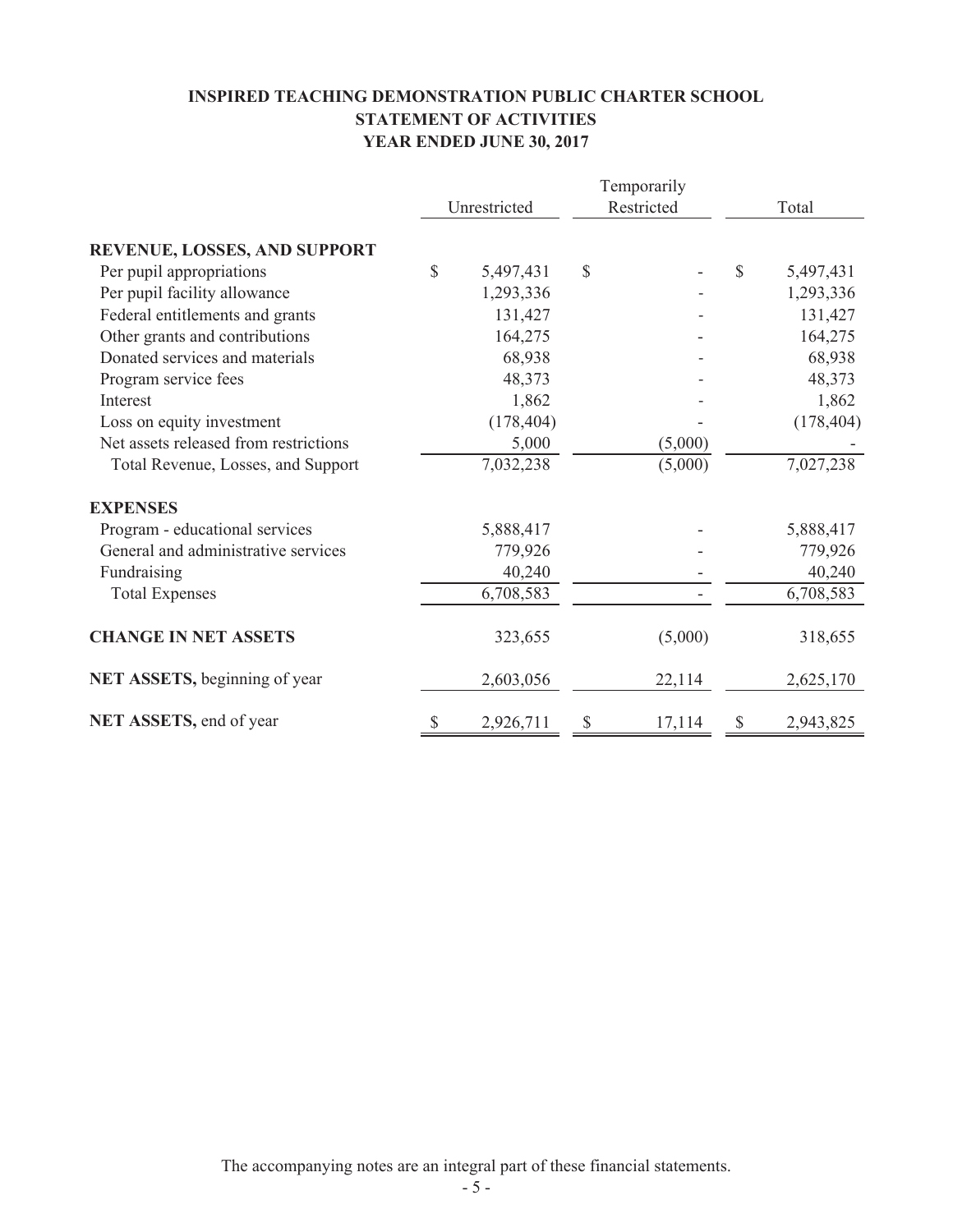#### **INSPIRED TEACHING DEMONSTRATION PUBLIC CHARTER SCHOOL STATEMENT OF FUNCTIONAL EXPENSES YEAR ENDED JUNE 30, 2018**

|                                     | Program-<br>Educational<br><b>Services</b> | <b>General</b> and<br><b>Administrative</b><br><b>Services</b> | Fundraising   | <b>Total</b>    |
|-------------------------------------|--------------------------------------------|----------------------------------------------------------------|---------------|-----------------|
| Personnel Costs                     |                                            |                                                                |               |                 |
| <b>Salaries</b>                     | \$<br>3,426,879                            | \$<br>587,118                                                  | \$<br>96,000  | 4,109,997<br>\$ |
| Employee benefits                   | 242,145                                    | 41,486                                                         | 6,784         | 290,415         |
| Payroll taxes                       | 250,572                                    | 42,930                                                         | 7,019         | 300,521         |
| Professional development            | 48,845                                     |                                                                |               | 48,845          |
| Other staff-related expense         | 19,414                                     | 3,326                                                          | 544           | 23,284          |
| <b>Total Personnel Costs</b>        | 3,987,855                                  | 674,860                                                        | 110,347       | 4,773,062       |
| Direct Student Costs                |                                            |                                                                |               |                 |
| Supplies, materials, snacks         | 68,528                                     |                                                                |               | 68,528          |
| Contracted instruction fees         | 723,657                                    |                                                                |               | 723,657         |
| Textbooks                           | 43,835                                     |                                                                |               | 43,835          |
| Student food service program        | 107,633                                    |                                                                |               | 107,633         |
| Fieldtrips and other transportation | 14,770                                     |                                                                |               | 14,770          |
| Other student costs                 | 6,130                                      |                                                                |               | 6,130           |
| <b>Total Direct Student Costs</b>   | 964,553                                    |                                                                |               | 964,553         |
| Occupancy Expense                   |                                            |                                                                |               |                 |
| Rent                                | 1,352,759                                  | 71,198                                                         |               | 1,423,957       |
| Facility Consulting fee             |                                            | 18,382                                                         |               | 18,382          |
| <b>Total Occupancy Expense</b>      | 1,352,759                                  | 89,580                                                         |               | 1,442,339       |
| Office Expense                      |                                            |                                                                |               |                 |
| Office supplies                     | 16,794                                     | 2,877                                                          | 471           | 20,142          |
| Equipment rental                    | 13,624                                     | 2,334                                                          | 382           | 16,340          |
| Telecommunication                   | 12,580                                     | 2,155                                                          | 353           | 15,088          |
| Computer and related                | 19,872                                     | 3,404                                                          | 557           | 23,833          |
| Printing and publications           | 1,734                                      | 297                                                            | 49            | 2,080           |
| Postage and shipping                | 2,094                                      | 359                                                            | 59            | 2,512           |
| <b>Total Office Expense</b>         | 66,698                                     | 11,426                                                         | 1,871         | 79,995          |
| General Expense                     |                                            |                                                                |               |                 |
| Insurance                           | 27,646                                     | 4,739                                                          | 771           | 33,156          |
| Accounting fee                      |                                            | 128,544                                                        |               | 128,544         |
| Authorizer fees                     |                                            | 72,683                                                         |               | 72,683          |
| Depreciation and amortization       | 67,078                                     | 11,493                                                         | 1,881         | 80,452          |
| Interest                            | 2,822                                      | 484                                                            | 79            | 3,385           |
| Legal fee                           |                                            | 8,682                                                          |               | 8,682           |
| Professional fees                   | 3,040                                      | 521                                                            | 85            | 3,646           |
| Other expenses                      |                                            |                                                                | 202           | 202             |
| Fees and licenses                   | 11,217                                     | 1,922                                                          | 314           | 13,453          |
| Donated legal services              |                                            | 51,882                                                         |               | 51,882          |
| Donated goods                       |                                            |                                                                | 3,655         | 3,655           |
| Fundraising fees and event costs    |                                            |                                                                | 15,254        | 15,254          |
| <b>Total General Expense</b>        | 111,803                                    | 280,950                                                        | 22,241        | 414,994         |
| TOTAL EXPENSES                      | \$<br>6,483,668                            | \$<br>1,056,816                                                | \$<br>134,459 | \$<br>7,674,943 |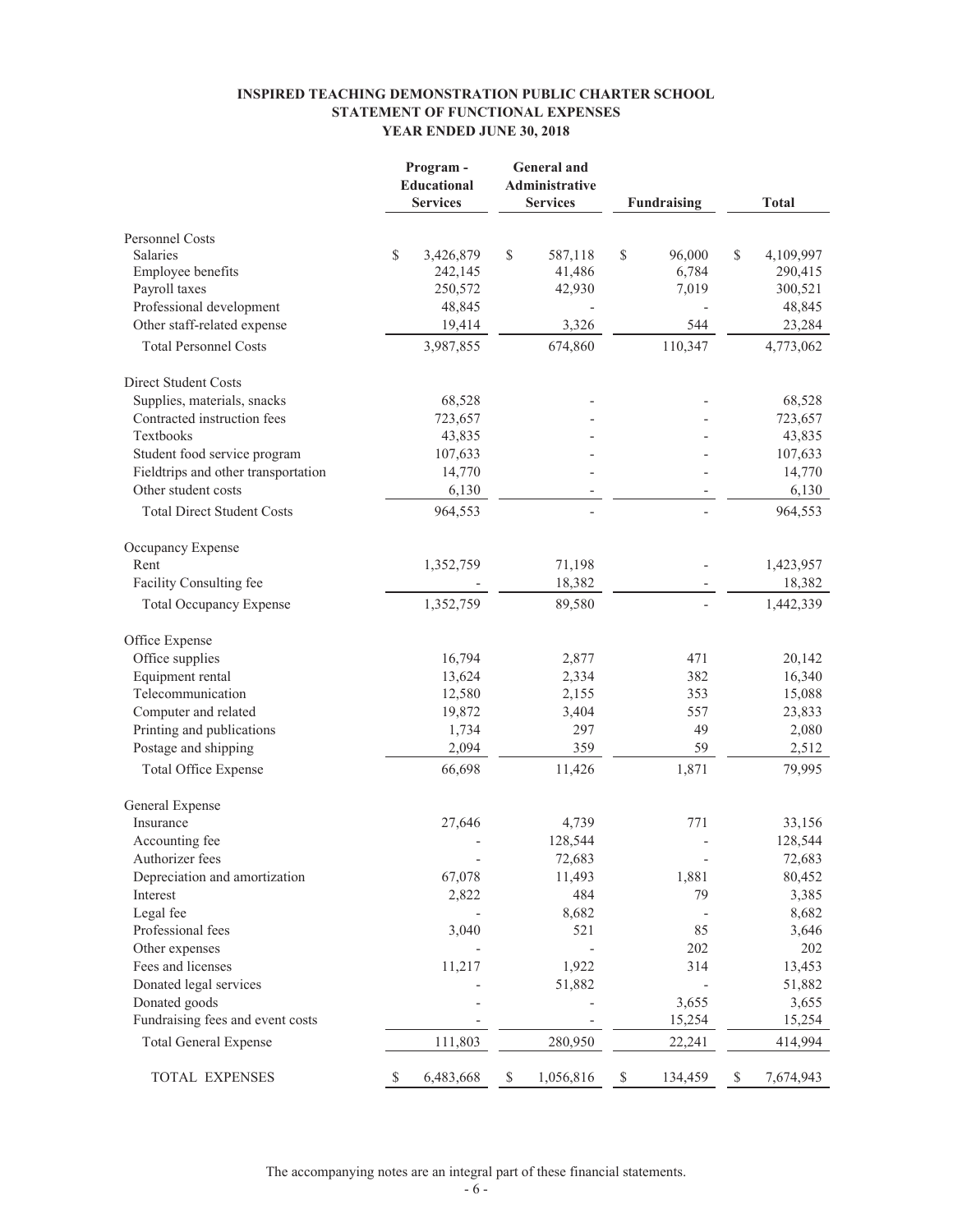#### **INSPIRED TEACHING DEMONSTRATION PUBLIC CHARTER SCHOOL STATEMENT OF FUNCTIONAL EXPENSES YEAR ENDED JUNE 30, 2017**

|                                          | Program-<br>Educational<br><b>Services</b> |           |                           |                | <b>General</b> and<br>Administrative<br><b>Services</b> |    | Fundraising |  | <b>Total</b> |
|------------------------------------------|--------------------------------------------|-----------|---------------------------|----------------|---------------------------------------------------------|----|-------------|--|--------------|
| Personnel Costs                          |                                            |           |                           |                |                                                         |    |             |  |              |
| <b>Salaries</b>                          | \$                                         | 3,159,050 | \$                        | 425,349        | \$<br>12,372                                            | \$ | 3,596,771   |  |              |
| Employee benefits                        |                                            | 208,494   |                           | 28,072         | 818                                                     |    | 237,384     |  |              |
| Payroll taxes                            |                                            | 232,276   |                           | 31,275         | 909                                                     |    | 264,460     |  |              |
| Professional development                 |                                            | 39,522    |                           |                |                                                         |    | 39,522      |  |              |
| Other staff-related expense              |                                            | 23,053    |                           | 2,846          | 83                                                      |    | 25,982      |  |              |
| <b>Total Personnel Costs</b>             |                                            | 3,662,395 |                           | 487,542        | 14,182                                                  |    | 4,164,119   |  |              |
| Direct Student Costs                     |                                            |           |                           |                |                                                         |    |             |  |              |
| Supplies, materials, snacks              |                                            | 79,343    |                           |                |                                                         |    | 79,343      |  |              |
| Contracted instruction fees              |                                            | 515,056   |                           |                |                                                         |    | 515,056     |  |              |
| Textbooks                                |                                            | 51,030    |                           |                |                                                         |    | 51,030      |  |              |
| Student food service program             |                                            | 118,597   |                           |                |                                                         |    | 118,597     |  |              |
| Fieldtrips and other transportation      |                                            | 11,648    |                           |                |                                                         |    | 11,648      |  |              |
| Other student costs                      |                                            | 4,004     |                           |                |                                                         |    | 4,004       |  |              |
| <b>Total Direct Student Costs</b>        |                                            | 779,678   |                           |                |                                                         |    | 779,678     |  |              |
| Occupancy Expense                        |                                            |           |                           |                |                                                         |    |             |  |              |
| Rent                                     |                                            | 1,272,565 |                           | 20,771         |                                                         |    | 1,293,336   |  |              |
| Utilities and garbage removal            |                                            | 123       |                           | $\overline{2}$ |                                                         |    | 125         |  |              |
| <b>Total Occupancy Expense</b>           |                                            | 1,272,688 |                           | 20,773         |                                                         |    | 1,293,461   |  |              |
| Office Expense                           |                                            |           |                           |                |                                                         |    |             |  |              |
| Office supplies                          |                                            | 18,730    |                           | 2,522          | 69                                                      |    | 21,321      |  |              |
| Equipment rental                         |                                            | 22,861    |                           | 3,078          | 89                                                      |    | 26,028      |  |              |
| Telecommunication                        |                                            | 12,762    |                           | 1,718          | 50                                                      |    | 14,530      |  |              |
| Computer and related                     |                                            | 19,501    |                           | 2,626          | 77                                                      |    | 22,204      |  |              |
| Printing and publications                |                                            | 1,661     |                           | 224            | 7                                                       |    | 1,892       |  |              |
| Postage and shipping                     |                                            | 2,896     |                           | 390            | 11                                                      |    | 3,297       |  |              |
| <b>Total Office Expense</b>              |                                            | 78,411    |                           | 10,558         | 303                                                     |    | 89,272      |  |              |
| General Expense                          |                                            |           |                           |                |                                                         |    |             |  |              |
| Insurance                                |                                            | 26,189    |                           | 3,526          | 103                                                     |    | 29,818      |  |              |
| Accounting fee                           |                                            |           |                           | 118,666        |                                                         |    | 118,666     |  |              |
| Authorizer fees                          |                                            |           |                           | 69,926         |                                                         |    | 69,926      |  |              |
| Depreciation and amortization            |                                            | 51,940    |                           | 6,993          | 204                                                     |    | 59,137      |  |              |
| Professional fees                        |                                            | 13,616    |                           | 698            | 20                                                      |    | 14,334      |  |              |
| Fees and licenses                        |                                            | 3,500     |                           | 6,208          | 181                                                     |    | 9,889       |  |              |
| Donated legal services                   |                                            |           |                           | 55,036         |                                                         |    | 55,036      |  |              |
| In-kind fundraising fees and event costs |                                            |           |                           |                | 13,902                                                  |    | 13,902      |  |              |
| Fundraising fees and event costs         |                                            |           |                           |                | 11,345                                                  |    | 11,345      |  |              |
| <b>Total General Expense</b>             |                                            | 95,245    |                           | 261,053        | 25,755                                                  |    | 382,053     |  |              |
| TOTAL EXPENSES                           | P                                          | 5,888,417 | $\boldsymbol{\mathsf{S}}$ | 779,926        | \$<br>40,240                                            | \$ | 6,708,583   |  |              |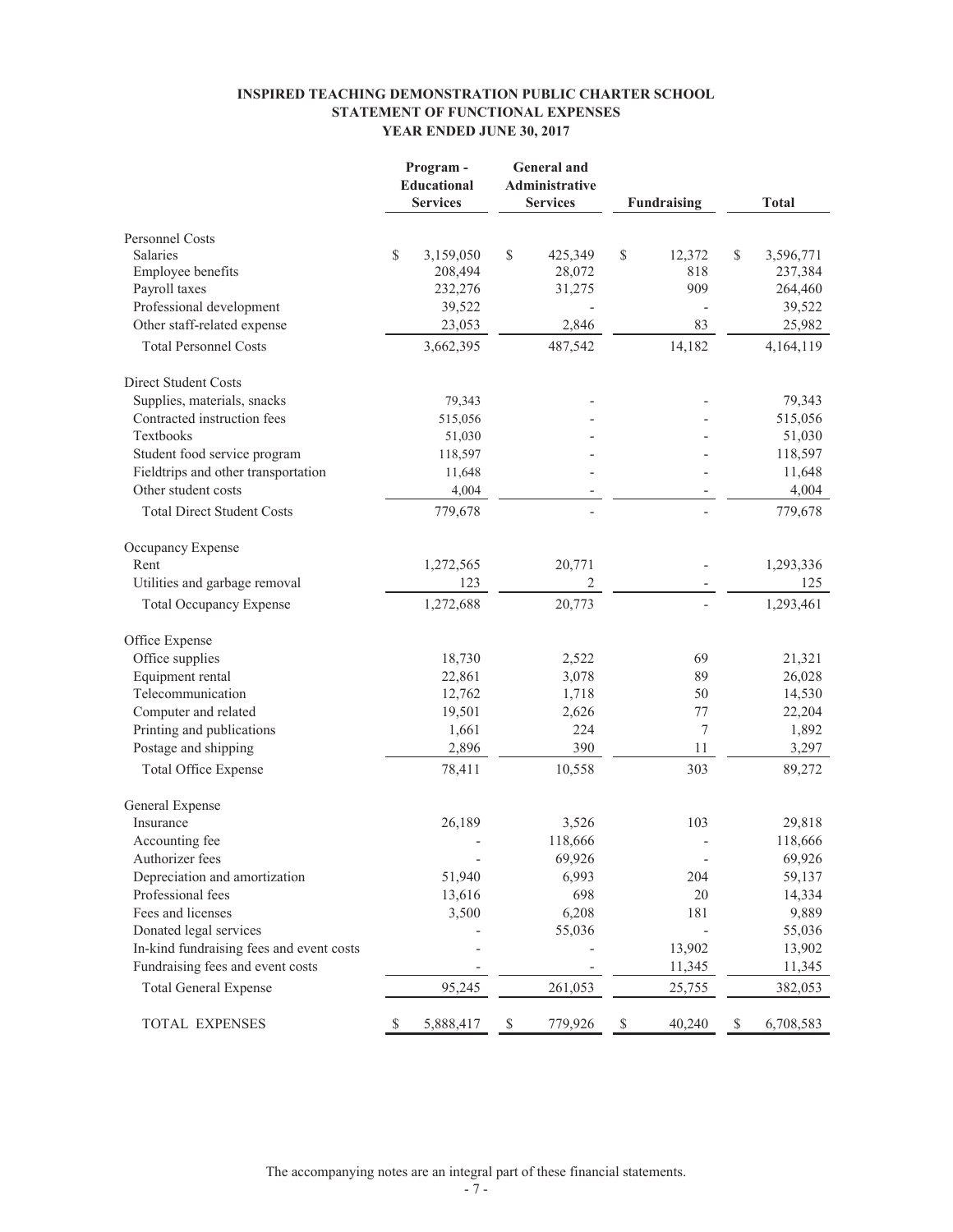# **INSPIRED TEACHING DEMONSTRATION PUBLIC CHARTER SCHOOL STATEMENTS OF CASH FLOWS YEARS ENDED JUNE 30, 2018 AND 2017**

|                                                           |               | 2018       |               | 2017        |  |
|-----------------------------------------------------------|---------------|------------|---------------|-------------|--|
| <b>CASH FLOWS FROM OPERATING ACTIVITIES</b>               |               |            |               |             |  |
| Change in net assets                                      | $\mathcal{S}$ | 502,977    | $\mathcal{S}$ | 318,655     |  |
| Adjustments to reconcile change in net assets to cash and |               |            |               |             |  |
| cash equivalents provided by operating activities:        |               |            |               |             |  |
| Loss on equity investment                                 |               | 69,479     |               | 178,404     |  |
| Depreciation and amortization                             |               | 80,452     |               | 59,137      |  |
| (Increase) decrease in assets:                            |               |            |               |             |  |
| Grants receivable                                         |               | (4,810)    |               | (6, 554)    |  |
| Accounts receivable                                       |               | 21,325     |               | (11, 523)   |  |
| Prepaid expenses                                          |               | (16,294)   |               | (470)       |  |
| Deposits                                                  |               | (7, 588)   |               |             |  |
| Increase (decrease) in liabilities:                       |               |            |               |             |  |
| Accounts payable                                          |               | 8,761      |               | 7,278       |  |
| Accrued salaries and expenses                             |               | 212,624    |               | (3,767)     |  |
| Capital lease liability                                   |               | 74,429     |               |             |  |
| Deferred revenue                                          |               | (24,093)   |               | 23,432      |  |
| Net Cash Provided by Operating Activities                 |               | 917,262    |               | 564,592     |  |
| <b>CASH FLOWS FROM INVESTING ACTIVITIES</b>               |               |            |               |             |  |
| Purchase of property and equipment                        |               | (142, 775) |               | (78, 156)   |  |
| Net Cash Used by Investing Activities                     |               | (142, 775) |               | (78, 156)   |  |
| <b>NET INCREASE IN CASH</b>                               |               |            |               |             |  |
| <b>AND CASH EQUIVALENTS</b>                               |               | 774,487    |               | 486,436     |  |
| CASH AND CASH EQUIVALENTS, beginning of year              |               | 2,761,546  |               | 2,275,110   |  |
| CASH AND CASH EQUIVALENTS, end of year                    | $\mathbb{S}$  | 3,536,033  |               | \$2,761,546 |  |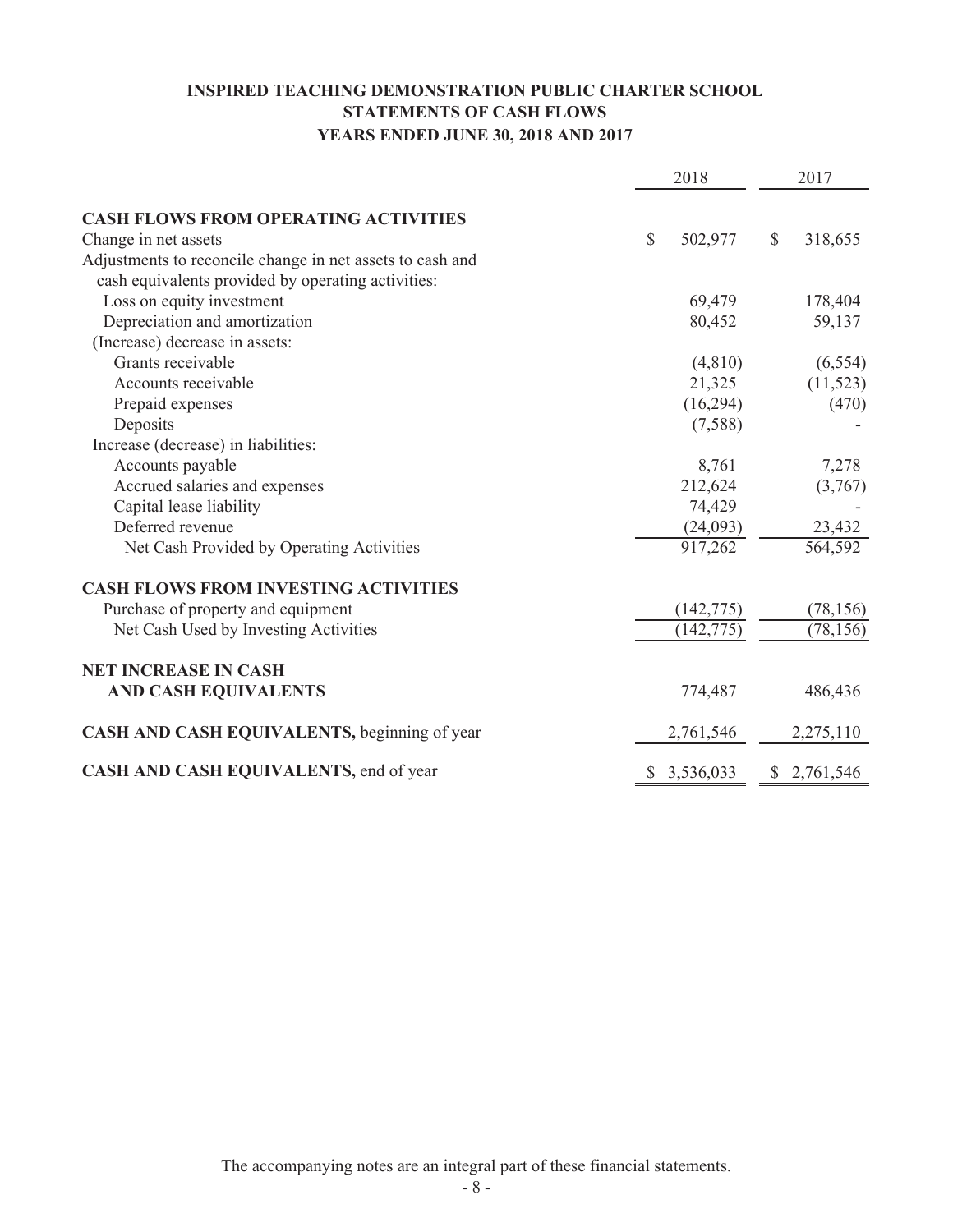## **NOTE A – ORGANIZATION AND NATURE OF BUSINESS**

#### **Organization**

Inspired Teaching Demonstration Public Charter School **(**the "School"), a District of Columbia not-for-profit corporation, was incorporated on January 27, 2010, exclusively for educational purposes. During June 2011, the School entered into a 15-year Charter School Agreement with the District of Columbia Public Charter School Board.

At the School, a professional learning community of master teachers and teacher residents ensure that a diverse group of students achieve their potential as accomplished learners, thoughtful citizens, and imaginative and inquisitive problem solvers through a demanding, inquiry-based curriculum. The defining characteristic of the School is a professional learning community focused on a progressive, constructivist approach to teaching and learning based on the research on how the brain works and how children learn. The School is organized to meet two related, mutually reinforcing primary goals: to provide an excellent education for students, and to provide excellent teacher preparation and professional development for new teachers and teacher leaders. The School is a leader in improving the way teachers are trained and students are educated in DC and beyond. As a demonstration school, the school invites and receives visitors from around the globe. Annually, the School welcomes dozens of visitors from the DC education community, as well as those influential in education policy nationwide.

Dominant methods of instruction include inquiry-based methods and active learning approaches, where the teacher serves as facilitator and coach to support student learning. Instruction includes an emphasis on social-emotional learning, and classrooms are characterized by student-centered organizational styles such as differentiated instruction, collaborative groups, and child-initiated play. The standards-based curriculum and student goals are centered on the 4 I's: intellect, inquiry, imagination, and integrity.

#### **NOTE B – SUMMARY OF SIGNIFICANT ACCOUNTING POLICIES**

#### Basis of Accounting

The School's financial statements are prepared on the accrual basis of accounting. Therefore, revenue and related assets are recognized when earned and expenses and related liabilities are recognized as the obligations are incurred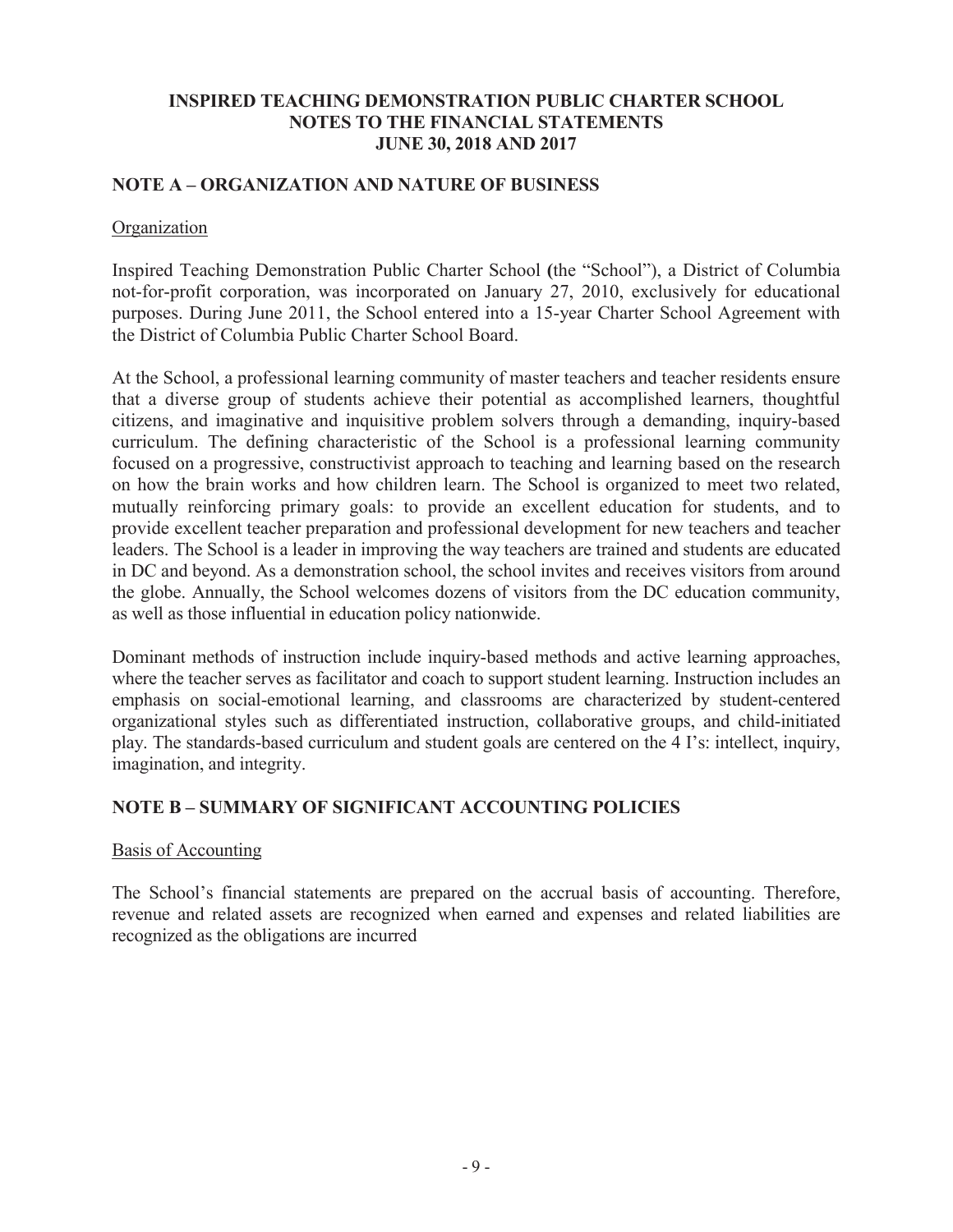(continued)

### **NOTE B – SUMMARY OF SIGNIFICANT ACCOUNTING POLICIES -** continued

#### Basis of Presentation

Financial statement presentation follows Financial Accounting Standards Board ("FASB") Accounting Standards Codification (ASC) Topic *Not-for-Profit Entities.* In accordance with the topic, the School is required to report information regarding its financial position and activities according to three classes of net assets. Accordingly, the net assets of the School and changes therein are classified and reported as follows:

*Unrestricted Net Assets* – Net assets not subject to donor-imposed stipulations.

*Temporarily Restricted Net Assets* – Net assets subject to donor-imposed stipulations that may or will be met by either actions of the School and/or the passage of time. For the years ended June 30, 2018 and 2017, temporarily restricted net assets totaled \$17,114 each year and were restricted for Life skills classroom.

*Permanently Restricted Net Assets* – Net assets subject to donor-imposed stipulations that they be maintained permanently by the School. There were no permanently restricted net assets during the years ended June 30, 2018 and 2017.

#### Cash and Cash Equivalents

For the purposes of the statement of cash flows, the School considers all highly liquid debt instruments purchased with an original maturity of less than three months and money market funds to be cash equivalents.

#### Grants and Accounts Receivable

Grants and accounts receivable are recorded when billed and represent claims against third parties that will be settled in cash. Grants and accounts receivable are reported net of an allowance for doubtful accounts, if any. The allowance for doubtful accounts, if any, is estimated based on historical collection trends, the age of outstanding receivable and existing economic conditions. If actual experience changes, revisions to the allowance may be necessary. Past due grants receivable are written off when internal collection efforts have been unsuccessful in collecting the amount due. As of June 30, 2018 and 2017, the majority of the receivables are due from governmental agencies. Due to the nature of funding from the federal government and the District of Columbia, management believes that all receivables will be collected within one year or less. Therefore, no allowance for doubtful accounts has been recorded.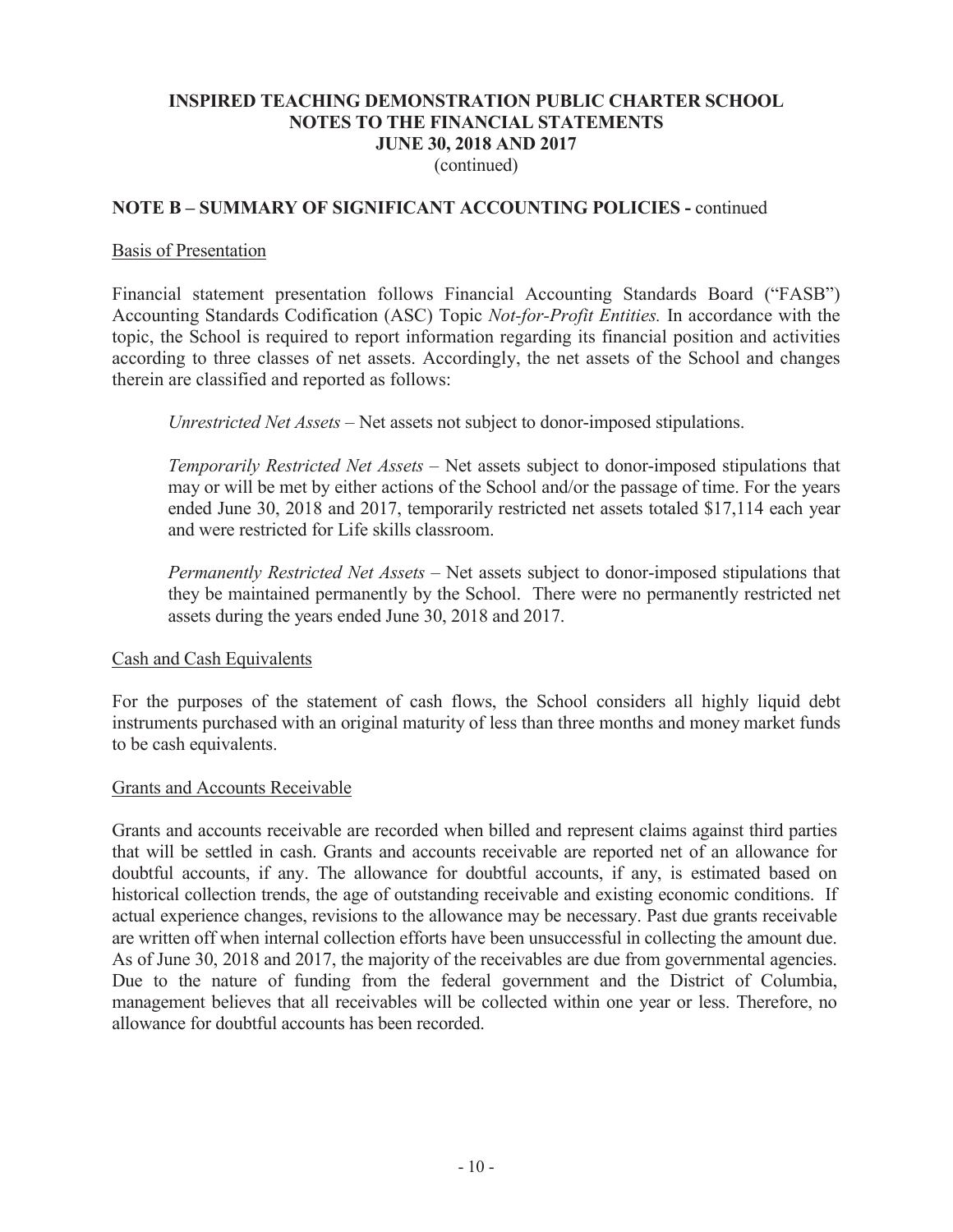(continued)

#### **NOTE B – SUMMARY OF SIGNIFICANT ACCOUNTING POLICIES -** continued

#### Equity Investment

The School owns 38% interest in Shaed School, LLC (the "LLC"). Shaed School, LLC, is a limited liability company formed in the District of Columbia during May 2014 for the purpose of providing leasing arrangements for the School's facility.

#### Property and Equipment

Property and equipment are carried at cost or, if donated, at the approximate fair value at the date of donation. The School capitalizes all expenditures for property and equipment over \$1,000. Depreciation is computed, using the straight line method, over the estimated useful lives of the assets, which ranges from 3 to 7 years. When assets are sold or otherwise disposed of, the asset and related accumulated depreciation and amortization are removed from the accounts, and any remaining gain or loss is included in operations. Repairs and maintenance are charged to expense when incurred.

#### Grants and Contributions

Grants and contributions are recorded as increases in unrestricted, temporarily restricted or permanently restricted support, depending on the existence and/or nature of any donor restrictions. When a restriction expires (that is, when a stipulated time restriction ends or the purpose of the restriction is accomplished), temporarily restricted net assets are reclassified to unrestricted net assets and reported in the statement of activities as net assets released from restrictions. Restricted contributions whose restrictions are met in the same reporting period are shown as unrestricted contributions.

Grant revenues are received primarily from the District of Columbia government. The grants are subject to audit by the grantor agencies. Such audits could result in a request for reimbursement by the agency for expenditures disallowed under the terms and conditions of the appropriate grantor. No provision for possible adjustment has been made in the accompanying financial statements because, in the opinion of management, such adjustment, if any, would not have a material effect on the financial statements.

#### Per Pupil Appropriations

The School receives a student allocation on a per pupil basis from the District of Columbia to cover the cost of academic expenses. Per pupil appropriated revenue is recognized during the period for which the associated education services are provided. Per pupil appropriations include \$1,144,159 and \$961,818 for enhancements, such as special education, at-risk students and English language learners, for the years ended June 30, 2018 and 2017, respectively.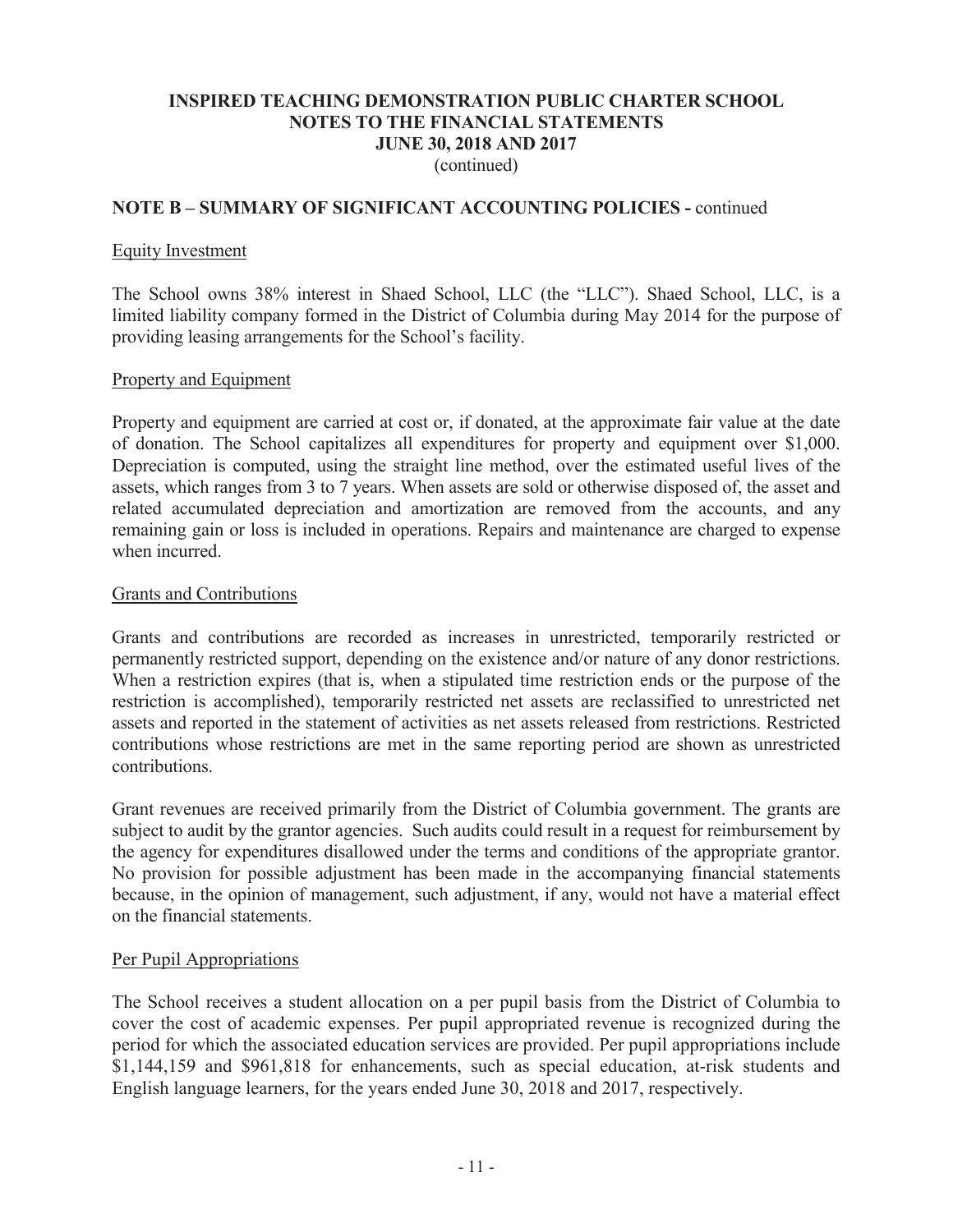(continued)

#### **NOTE B – SUMMARY OF SIGNIFICANT ACCOUNTING POLICIES -** continued

#### Revenue Recognition

All income raised from fundraising events is recognized upon the occurrence of the event.

Activity fees are recognized at the time of the activity. This revenue represents amounts collected from students for, but not restricted to, field trips, meals, camps and other school related activities.

#### Deferred Revenue

Deferred revenue represents amounts received during the current fiscal year and deferred until the following fiscal year for recognition.

#### Donated Services and Material

Donated services and material are recognized at fair value at the date of the donation. Contributions of services are recognized if the services received create or enhance non-financial assets or require specialized skills, and are provided by individuals possessing those skills, and would typically need to be purchased if not provided by donation. Contributions services and promises to give services that do not meet the above criteria are not recognized. The School received \$51,882 of donated legal services and \$37,684 of donated goods for the year ended June 30, 2018. The School received \$62,583 of donated legal services and \$6,355, respectively of donated goods for the year ended June 30, 2017.

#### Uses of Estimates

The preparation of financial statements in conformity with accounting principles generally accepted in the United States of America requires management to make certain estimates and assumptions. These estimates affect the reported amounts of assets and liabilities, the disclosure of contingent assets and liabilities at the date of the financial statements, and the reported amounts of revenue and expenses during the reporting period. Actual results could differ from these estimates.

#### Functional Expenses

The costs of providing the School's various programs and supporting services have been summarized on a functional basis in the accompanying statement of activities. Accordingly, certain costs have been allocated among the programs, fundraising and supporting services benefited.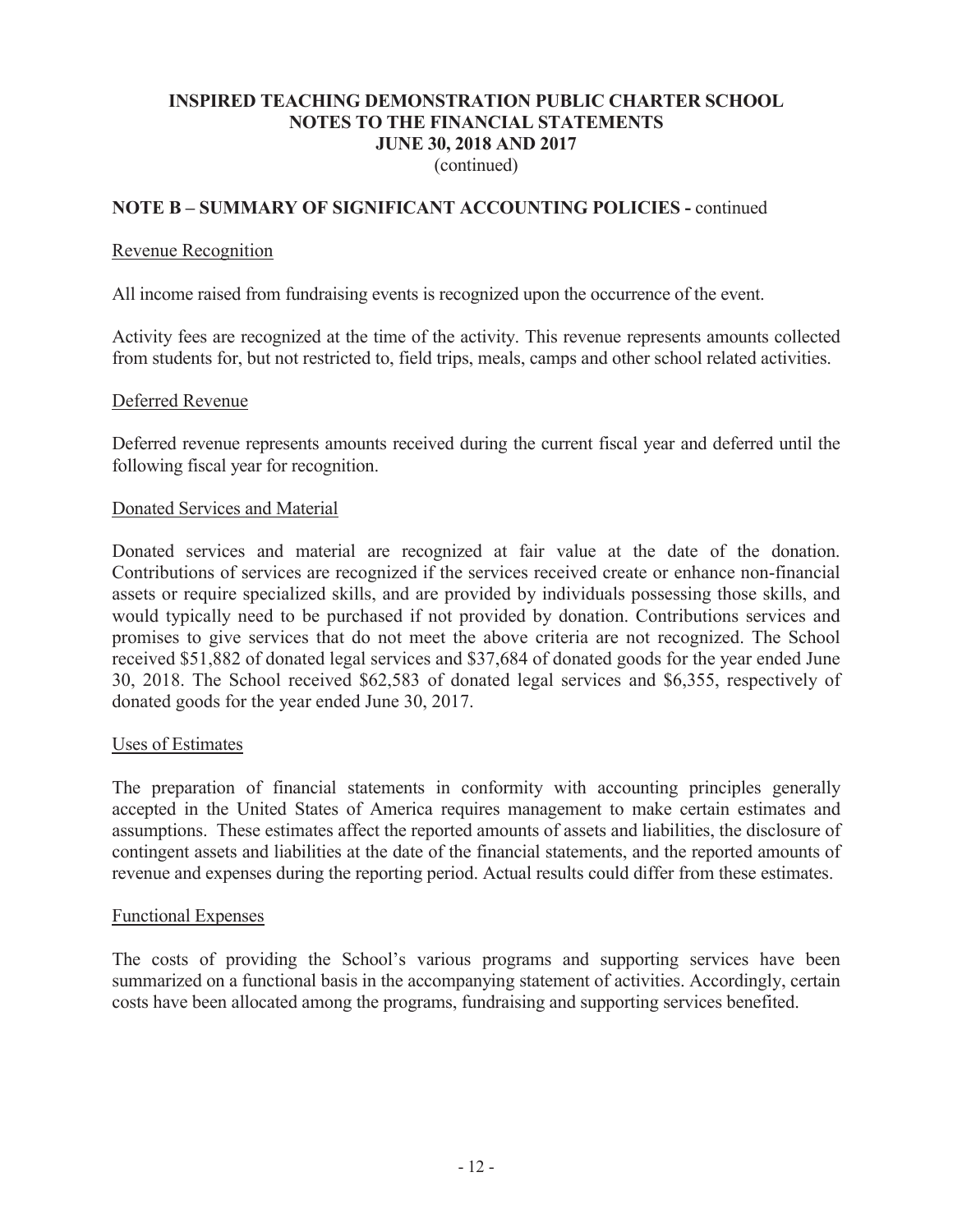(continued)

### **NOTE C – INCOME TAXES**

The School is exempt from federal income taxes on related income under Section  $501(c)(3)$  of the Internal Revenue Code. In addition, the School is classified as an entity that is not a private foundation under Section 509(a)(1)

The School believes that it has appropriate support for any tax positions taken, and as such, does not have any uncertain tax positions that are material to the financial statements or that would have an effect on its tax-exempt status. There are no unrecognized tax benefits or liabilities that need to be recorded.

The School's information tax returns are subject to examination by the Internal Revenue Service for a period of three years from the date they were filed, except under certain circumstances. The School's Form 990 returns for the years 2014 through 2016 are open for examination by the Internal Revenue Service, although no request has been made as of the date of these financial statements.

Shaed School, LLC is a District of Columbia limited liability company which elected to be treated as a partnership for income tax reporting purposes and, therefore, is not subject to federal income tax.

# **NOTE D – PROPERTY AND EQUIPMENT**

The following is a summary of property and equipment at June 30:

|                                                | 2018 |            |   | 2017       |
|------------------------------------------------|------|------------|---|------------|
| Furniture and equipment                        | \$   | 202,496    | S | 97,571     |
| Computers                                      |      | 183,542    |   | 145,690    |
| Website                                        |      | 4,500      |   | 4,500      |
| Leasehold improvements                         |      | 93,017     |   | 93,018     |
|                                                |      | 483,555    |   | 340,779    |
| Less accumulated depreciation and amortization |      | (293, 309) |   | (212, 857) |
| Property and Equipment, Net                    | \$   | 190,246    | S | 127,922    |

Depreciation and amortization expense for the years ended June 30, 2018 and 2017 totaled \$80,452 and \$59,137, respectively.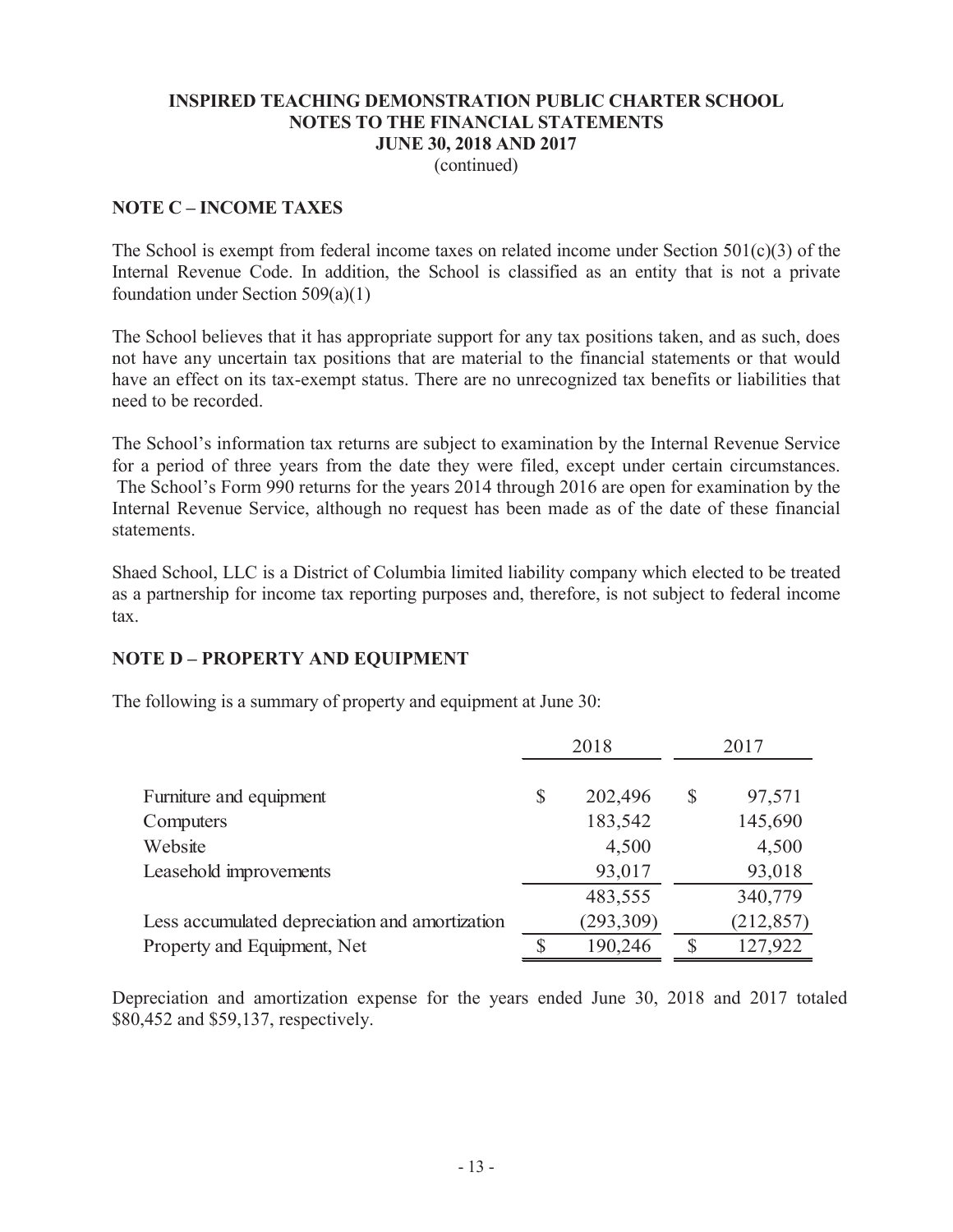(continued)

#### **NOTE D – PROPERTY AND EQUIPMENT** – continued

During 2017, the School entered into capital lease arrangements for copier agreements. Accumulated depreciation includes accumulated amortization of capital leased equipment in the amount of \$72,502 and \$51,986 as of June 30, 2018 and 2017, respectively. Amortization expense related to capital leased equipment was \$20,516 and \$20,249 for the years ended June 30, 2018 and 2017, respectively.

# **NOTE E – LEASE COMMITMENTS**

In May 2014, the School entered into a sublease agreement with Shaed School, LLC for space commencing August 1, 2014. The lease is for a term of five years and expires June 30, 2019. Lease payments are determined on an annual basis and is calculated by the number of students enrolled on each census date beginning each October multiplied by the per pupil facilities allowance received from the District of Columbia. Accordingly, the School cannot reasonably estimate its future minimum lease liability under the terms of the lease. Rent expense for this facility for years ended June 30, 2018, and 2017 totaled \$1,423,957 and \$1,293,336, respectively.

The School also leases certain equipment. The equipment lease was signed in 2014 and expires 2020. Another equipment lease was signed in 2017 and expires 2022. Rent expense for the equipment leases and services for the years ended June 30, 2018 and 2017 was \$16,340 and \$26,028, respectively.

Future minimum lease payments for the equipment lease for the year ending June 30:

| 2019                                       | 15,445 |
|--------------------------------------------|--------|
| 2020                                       | 16,235 |
| 2021                                       | 17,066 |
| 2022                                       | 17,940 |
| 2021                                       | 7,743  |
| <b>Total Future Minimum Lease Payments</b> | 74,429 |

# **NOTE F – INVESTMENT IN LIMITED LIABILITY COMPANY**

As of May 2014, the School is a member of and has a 38% interest in Shaed School, LLC (the "LLC"). The purpose of Shaed School, LLC is to hold, renovate, remodel, rent, operate, manage, maintain, improve, repair, sell finance and refinance the property at 301 Douglas Street, NE, Washington, DC, where the School operates. At the formation of the LLC, on May 15, 2014, the School made an initial capital contribution of \$375,152. The School uses the equity method to account for its investment. As of June 30, 2018 and 2017, the School's investment in the LLC totaled \$9,141 and \$78,621, respectively.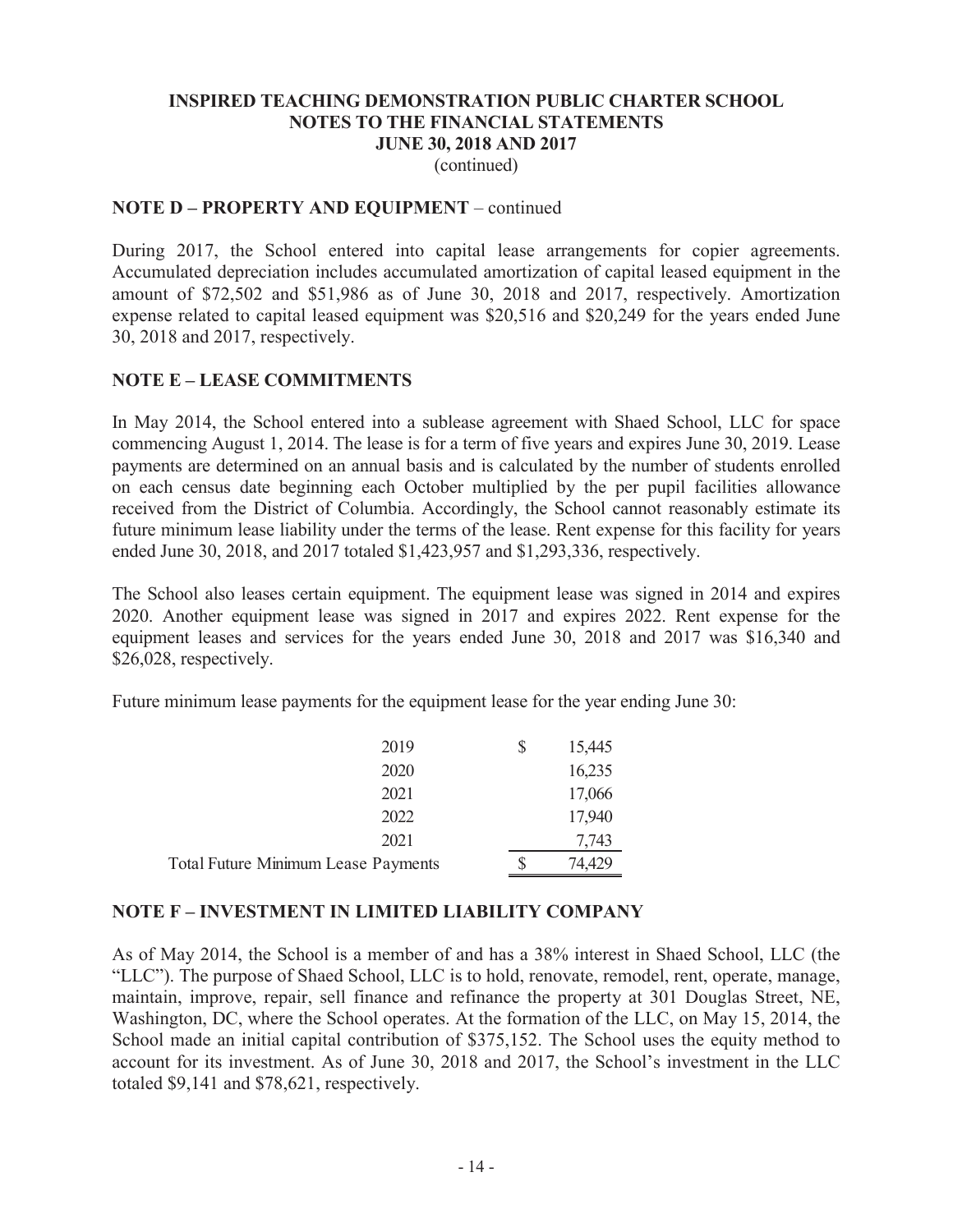(continued)

## **NOTE G – RELATED PARTY TRANSACTIONS**

In May 2014, the School entered into a full service sublease agreement with the LLC for the period August 1, 2014 through June 30, 2019, as described in Note E. Per the agreement the LLC subleases the building at 301 Douglas Street, Washington, to the School and the School pays monthly rent to the LLC to cover rent, utilities, building engineering, maintenance and repairs, landscape maintenance and security monitoring. For the years ended June 30, 2018 and 2017, rent expensed under this sublease agreement totaled \$1,423,957 and \$1,293,336, respectively.

## **NOTE H – PENSION PLAN**

The Inspired Teaching School 403(b), (the "Plan"), was established for all eligible employees. Eligible employees can become participants on the first day of the month following the completion of eligibility requirements but are not eligible for the employer match until they have completed one year of employment and are 21 years of age or older. Employees may make elective deferral from their eligible earnings, up to the amount allowed by the Internal Revenue Code. The School matches are discretionary. For the years ended June 30, 2018 and 2017, pension expense totaled \$57,459 and \$34,219, respectively.

# **NOTE I – CONCENTRATIONS**

The School is supported primarily by local and federal appropriations and grants. For the years ended June 30, 2018 and 2017, 97% and 99%, respectively, of total revenue was provided by one local government agency. Reduction of this source of support would have a significant impact on the School's programs and activities. The geographical area of clients served is all wards of the District of Columbia. As of June 30, 2018 and 2017, the School had cash that exceeded federally insured limits by approximately \$3,236,000 and \$2,460,000, respectively. Management has evaluated the financial institutions and does not believe it is exposed to any significant credit risk.

# **NOTE J – SUBSEQUENT EVENTS**

In preparing these financial statements, the School has evaluated events and transactions for potential recognition or disclosure through November 15, 2018, the date the School's financial statements were available to be issued. Management has determined that, except as noted above, there are no subsequent events that require disclosure pursuant to the subsequent event topic.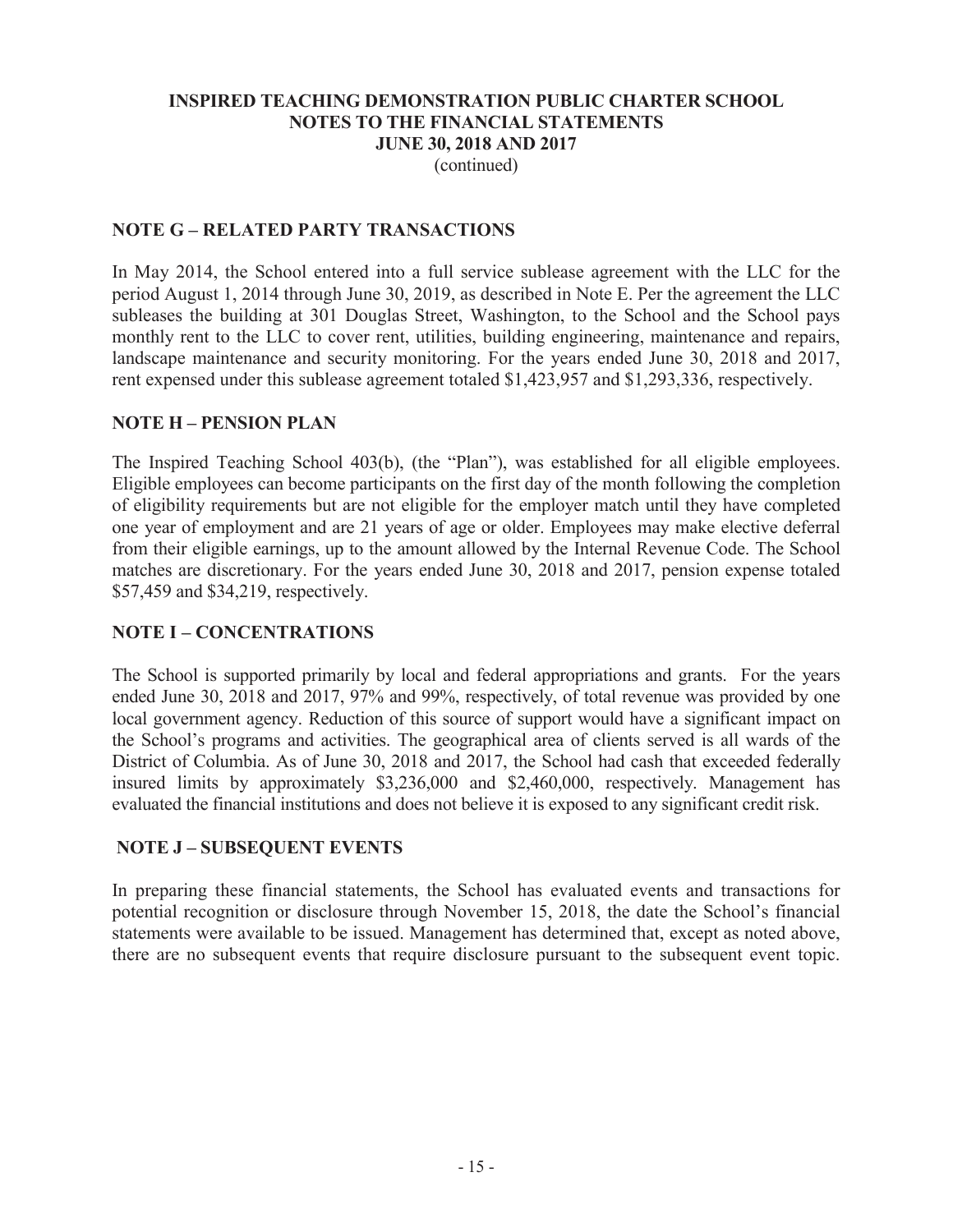

## **INDEPENDENT AUDITOR'S REPORT ON INTERNAL CONTROL OVER FINANCIAL REPORTING AND ON COMPLIANCE AND OTHER MATTERS BASED ON AN AUDIT OF FINANCIAL STATEMENTS PERFORMED IN ACCORDANCE WITH** *GOVERNMENT AUDITING STANDARDS*

To the Board of Directors Inspired Teaching Demonstration Public Charter School Washington, DC

We have audited, in accordance with the auditing standards generally accepted in the United States of America and the standards applicable to financial audits contained in the *Government Auditing Standards* issued by the Comptroller General of the United States, the financial statements of Inspired Teaching Demonstration Public Charter School, (the "School") (a nonprofit organization), which comprise the statement of financial position as of June 30, 2018, and the related statements of activities, functional expenses, and cash flows, for the year then ended, and the related notes to the financial statements, and have issued our report thereon dated November 15, 2018.

## **Internal Control over Financial Reporting**

In planning and performing our audit of the financial statements, we considered the School's internal control over financial reporting (internal control) to determine the audit procedures that are appropriate in the circumstances for the purpose of expressing our opinion on the financial statements, but not for the purpose of expressing an opinion on the effectiveness of the School's internal control. Accordingly, we do not express an opinion on the effectiveness of the School's internal control.

A *deficiency in internal control* exists when the design or operation of a control does not allow management or employees, in the normal course of performing their assigned functions, to prevent, or detect and correct, misstatements on a timely basis. A *material weakness* is a deficiency, or a combination of deficiencies, in internal control, such that there is a reasonable possibility that a material misstatement of the entity's financial statements will not be prevented, or detected and corrected on a timely basis. A *significant deficiency* is a deficiency, or a combination of deficiencies, in internal control that is less severe than a material weakness, yet important enough to merit attention by those charged with governance.

Our consideration of internal control was for the limited purpose described in the first paragraph of this section and was not designed to identify all deficiencies in internal control that might be material weaknesses or significant deficiencies. Given these limitations, during our audit we did not identify any deficiencies in internal control that we consider to be material weaknesses. However, material weaknesses may exist that have not been identified.